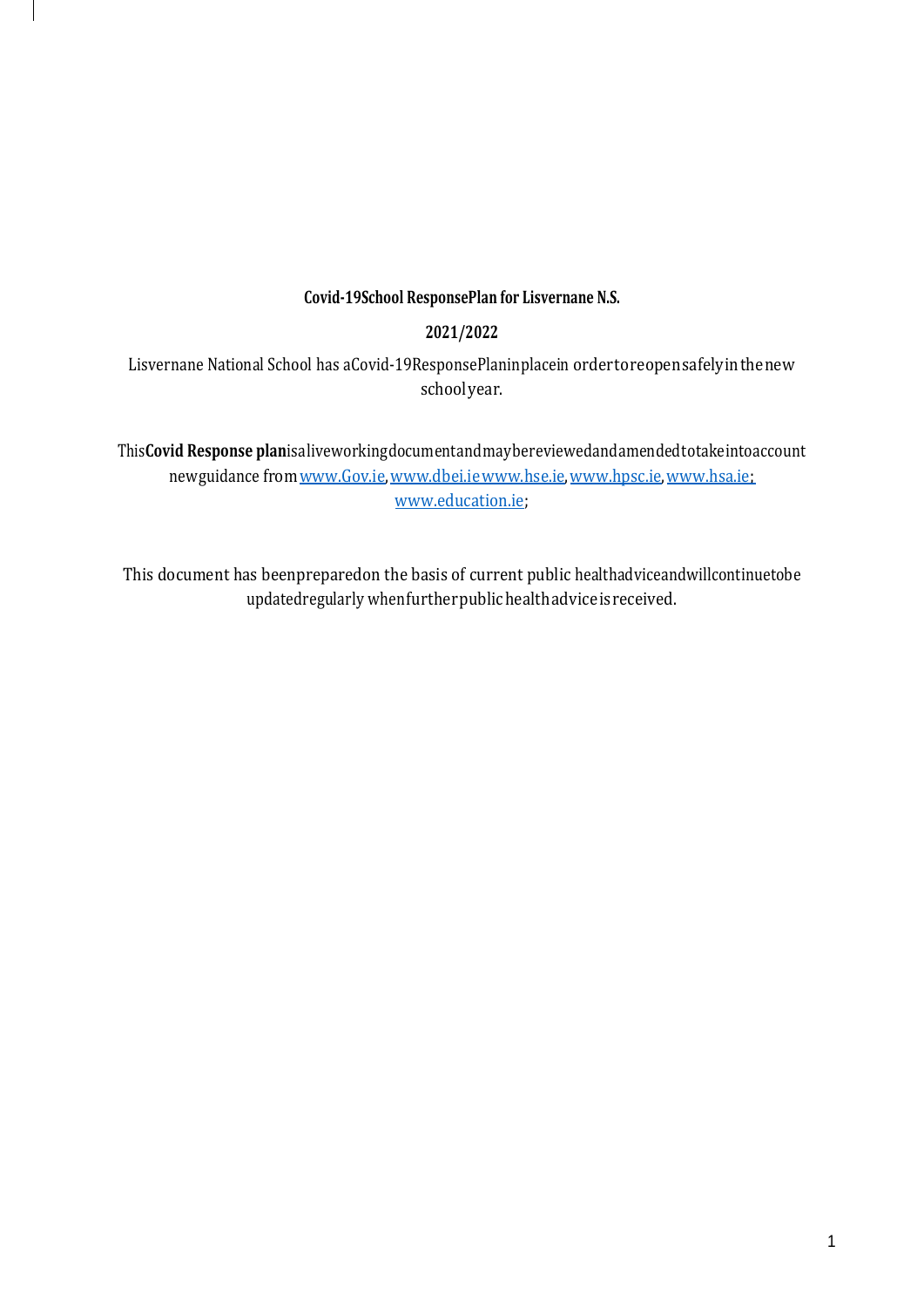## **Introduction**

This Covid-19 Response Plan is designed to support the staff and Board of Management of Lisvernane N.S. in putting measures in place that will prevent the spread of Covid-19 in Lisvernane N.S.

The Covid-19 Response Plan details our policies and practices necessary for Lisvernane national school to meet the Government's 'Return to Work Safely Protocol', the Department of Education and Skills plan for school reopening and to prevent the spread of Covid-19 in our school environment. This plan incorporates current advice about measures to reduce the spread of Covid-19 in the community issued by the National Public Health Emergency Team (NPHET).

It is important that the resumption of school based teaching and learning and the reopening of school facilities in Lisvernane N.S. comply with the protocol to minimise the risk to students, staff and others. As the advice issued by NPHET continues to evolve, this protocol and the measures management and staff of Lisvernane N.S. need to address may also change.

The response plan will support the sustainable reopening of our school where the overriding objective is to protect the health of staff and pupils while promoting the educational and development needs of the children in the school.

In line with the Return to Work Safely Protocol, the key to a safe and continued return to work, and re-opening of Lisvernane national schools requires strong communication and a shared collaborative approach between the Board of management, staff, pupils and parents.

This document aims to provide details of:

- **1. COVID-19 SchoolPolicy**
- **2. PlanningandPreparingforReturntoSchool**
- **3. ReturntoworksafelyandLeadWorkerRepresentative(s**)
- **4. SafetyStatementandRiskAssessment**
- **5. Generaladvicetopreventthespreadofthevirus**
- **6. ProcedureforReturning toWork(RTW)**
- **7. ControlMeasures**
- **8. Dealingwitha suspectedcaseofCovid-19**
- **9. Staff Duties**
- **10. Covidrelatedabsencemanagement**
- **11. EmployeeAssistanceandWellbeingProgramme**

The assistance and cooperation of all staff, pupils, parents/guardians, contractors and visitors is critical to the success of this plan.

Every effort is made to ensure the accuracy of the information provided in this document. However, should errors or omissions be identified, please notify us so that appropriate measures can be taken to rectify same.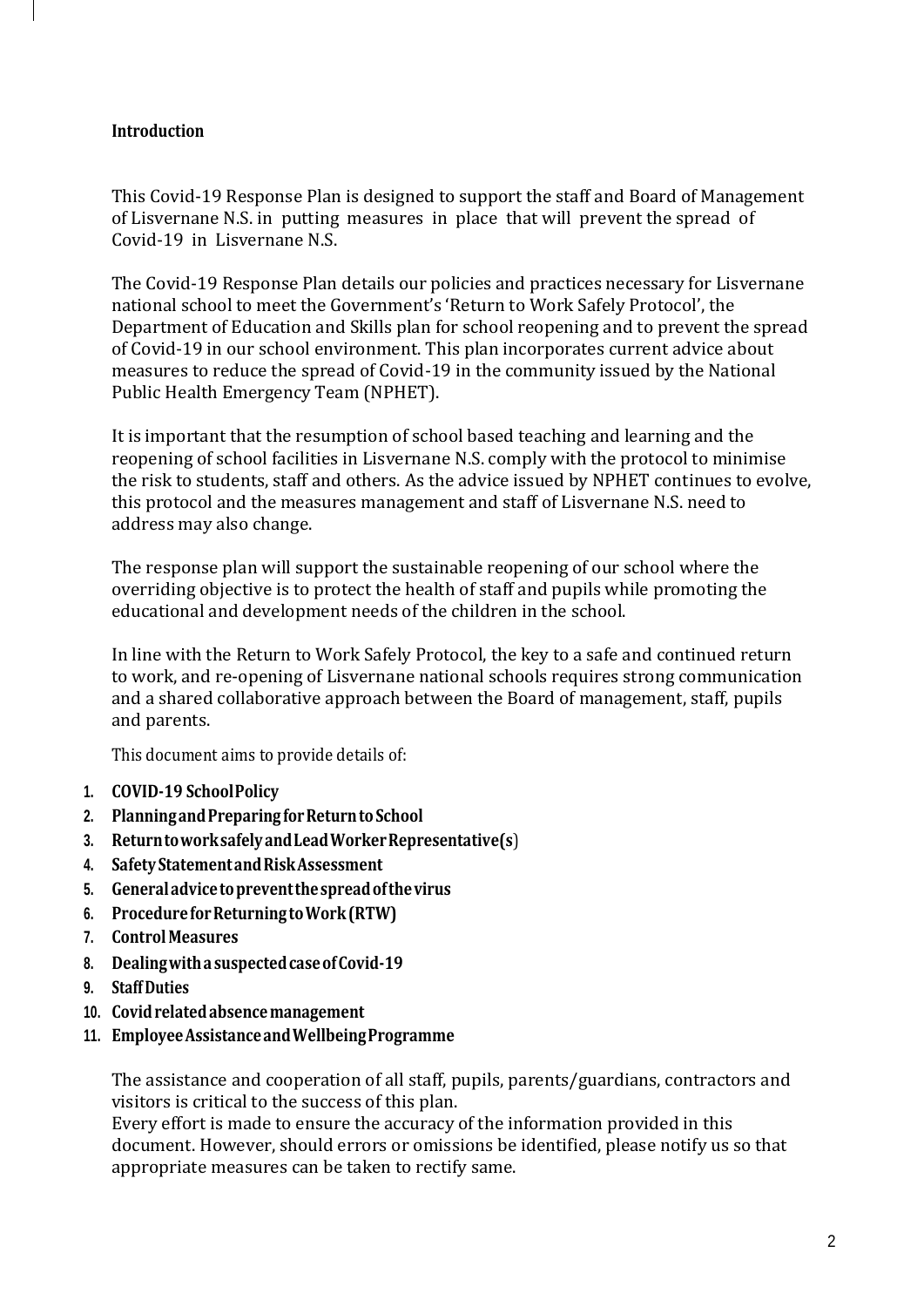Note: This plan is a live working document and may be reviewed and amended to take into account new guidance from [www.Gov.ie,](http://www.gov.ie/) [www.dbei.ie](http://www.dbei.ie/) [www.hse.ie,](http://www.hse.ie/) [www.hpsc.ie,](http://www.hpsc.ie/) [www.hsa.ie;](http://www.hsa.ie/) [www.education.ie;](http://www.education.ie/)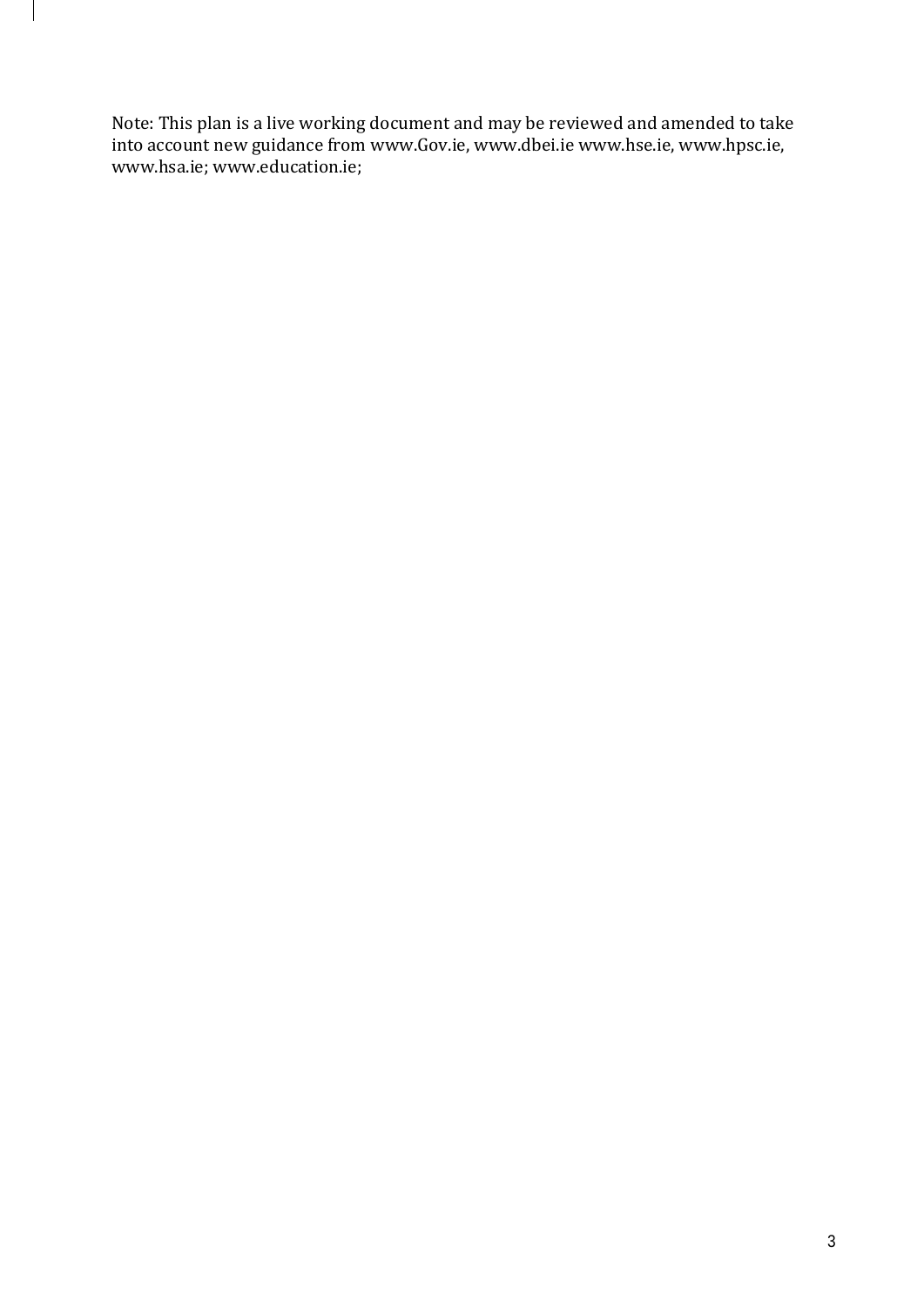# **Lisvernane N.S COVID-19Policy**

This COVID-19 policy outlines our commitment as a school to implement the plan and help prevent the spread of the virus. The policy will be signed and dated by the Principal and Chairperson of the Board of Management and brought to the attention of staff, pupils, parents and others.

# **COVID 19 Policy Statement**

Lisvernane NS is committed to providing a safe and healthy workplace for all our staff and a safe learning environment for all our pupils. To ensure that, we have developed the following COVID- 19 Response Plan. The BOM and all school staff are responsible for the implementation of this plan and a combined effort will help contain the spread of the virus. We will:

- continuetomonitorourCOVID-19responseandamendthisplaninconsultationwith our staff
- $\bullet$  provide up to date information to our staff and pupils on the Public Health advice issued by the HSE and Gov.ie
- displayinformationonthesignsandsymptomsofCOVID-19andcorrecthand-washing techniques
- agreewithstaff,aworkerrepresentativewhoiseasilyidentifiabletocarryouttherole outlined in thisplan
- informallstaffandpupilsofessentialhygieneandrespiratoryetiquetteandphysical distancing requirements
- adapttheschooltofacilitatephysicaldistancingasappropriateinlinewiththe guidanceanddirectionof theDepartmentofEducationandSkills
- $\bullet$  keep a contact log to help with contact tracing
- ensurestaffandpupilsengage with the induction / familiarisation briefing provided by the Department of EducationandSkills
- implementtheagreedprocedurestobefollowedintheeventofsomeoneshowing symptomsofCOVID-19while at school
- provide instructions for staff and pupils to follow if they develop signs and symptoms of COVID-19 during schooltime
- implement cleaninginlinewithDepartmentofEducationandSkills advice

All school staff will be consulted on an ongoing basis and feedback is encouraged on any concerns, issues or suggestions.

This can be done through the Lead Worker Representative(s)

\_\_\_\_\_\_\_\_\_\_\_\_\_\_\_\_ \_\_\_\_\_\_\_\_\_\_\_\_\_\_\_\_\_

Signed: Date: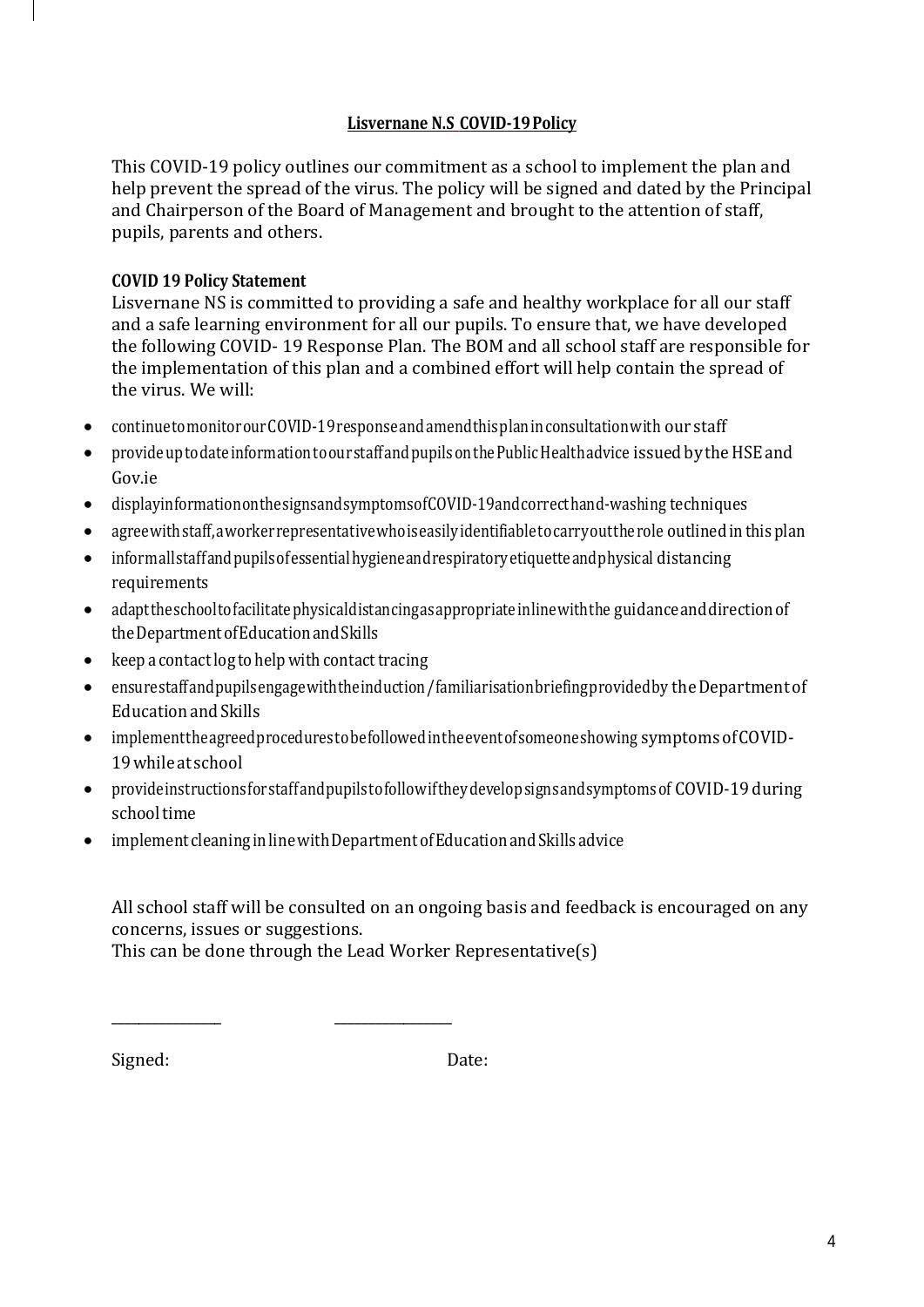# **1. PlanningandPreparingforReturntoSchool**

The Board of Management of Lisvernane N.S. aims to facilitate the resumption of school based teaching and learning and the return to the workplace of staff. This return to the work must be done safely and in strict adherence to the advice and instructions of public health authorities and the Government.

Details for the reopening of the school facility and the applicable controls are outlined in this document.

# **School Buildings**

- Designated entry and exit points for pupils and staff
- Perspex placed around desks of staff
- Yard markings for class bubbles

## **Signage**

Schools are required to display signage outlining the signs and symptoms of COVID-19 and to support good hand and respiratory hygiene.

Lisvernane N.S will downloadtheposters anddisplayinprominentareassuchasoffices,corridors, staffroomarea,classroomsandtoilets.

Procedure for Returning to Work (RTW)

Inordertoreturntotheworkplace,staffwillcompletea**ReturntoWork(RTW)**form,. Ahardcopyis attachedalsoat**Appendix1.**

A RTWformshould only becompleted **at least 3days** prior to any proposed dateofreturnto the work place.

OnreceiptofthecompletedformthePrincipalwillprovide:detailsofthe**InductionTraining**forcompletion by staffpriortothereturntotheworkplaceanddetailsofanyadditionalhealthandsafetymeasures inplace inthe school to facilitate the staff member's return to the school facility.

# **Note: Induction Training for staff will be developed by the Department in consultation with stakeholders and madeavailableforallschoolsandstaff.**

# **2. ReturntoworksafelyandLeadWorkerRepresentative**

Responsibility for the development and implementation of the Covid-19 Response Plan and the associated control measuresliesprimarilywiththeBoardofManagementandtheSchoolLeadership.

The Return to Work Safely protocol provides for an agreed procedure between management and staff to appoint a Lead Worker Representative to carry out a specific role.

The role of the worker representative) is to ensure that Covid-19 measures are adhered to in the workplace as follows:

- Workcollaborativelywiththeemployertoensure,sofarasisreasonablypracticable,thesafety,health and welfare of employees in relation to COVID-19.
- Promote good hygiene practices such as washing hands regularly and maintaining good respiratory etiquettealongwithmaintainingsocialdistancinginaccordancewithpublichealthadvice.
- AssistwiththeimplementationofmeasurestosuppressCOVID-19intheworkplace.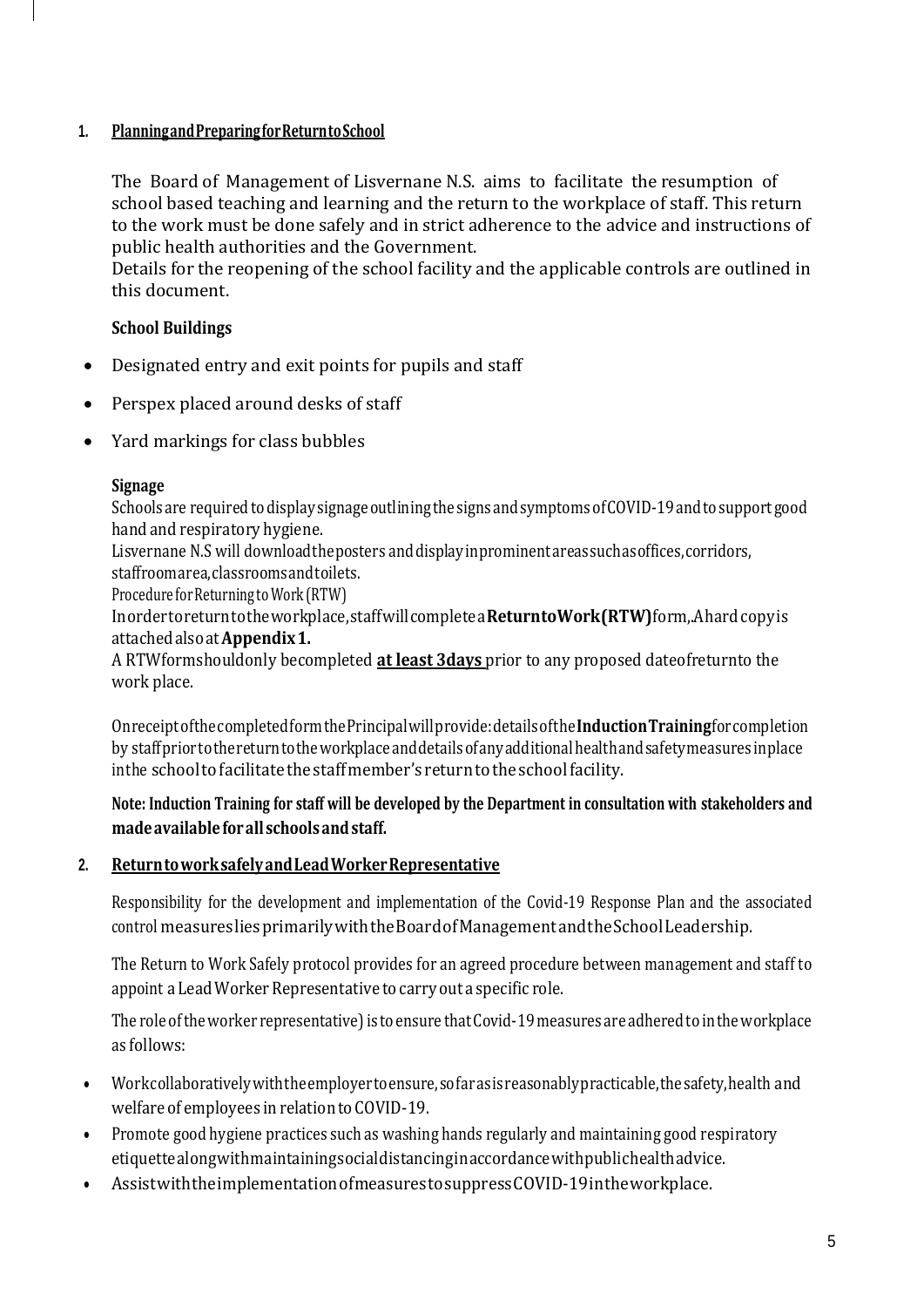- MonitoradherencetomeasuresputinplacetopreventthespreadofCOVID-19.
- ConsultwithcolleaguesonmattersrelatingtoCOVID-19intheworkplace.
- Make representations on behalf of their colleagues on matters relating to COVID-19 in the workplace.

If a staff member has any concerns or observations in relation to the Covid-19 Response Plan and control measures or the adherence to such control measures by staff, parents/guardians, contractors or visitors, he/she should contact the lead worker(s) who will engage with the Principal/BOM of Lisvernane N.S.

| Name(s) of Lead Worker representative: | Contact details            |
|----------------------------------------|----------------------------|
| Creena Bergin                          | School phone: 062 56288    |
| Deputy LWR: Chris Fahey                | School mobile: 086 0429468 |

All staff, parents/guardians, contractors and visitors have a responsibility both as individuals and collectively to have due regard for their own health and safety and that of others and to assist with the implementation of the Covid-19 Response Plan and associated control measures.

# **3. SafetyStatementandRiskAssessment**

COVID-19 represents a hazard in the context of health and safety in the school environment. A risk assessment to identify the control measures to mitigate the risk of Covid-19 in Lisvernane National School has been completed and will be reviewed regularly.

Our school will review their emergency procedures involving, fire safety, first aid, accidents and dangerous occurrences to consider any new risks that arise due to the school's COVID-19 Response Plan. Any changes to the schools existing emergency procedures will be documented.

Lisvernane N.S. will also reviewtheirexistingriskassessmentstoconsideranynewrisksthatariseduetothe school's COVID-19 Response Plan. Any changes to the school's current risk assessments will also be documented.

# **4. Generaladvicetopreventthespreadofthevirus**

In order to prevent the spread of COVID-19 it is important to know and recognise the symptoms. They are:

- High temperature
- Cough
- Shortness of breath or breathing difficulties
- Lossof smell,oftasteordistortionoftaste

The best way to prevent the spread of COVID-19 in our school is to minimise the risk of introduction of the disease into the school setting in the first place.

This can be achieved through the following measures:

• Promote awareness of COVID-19 and its symptoms amongst staff, pupils, parents and visitors.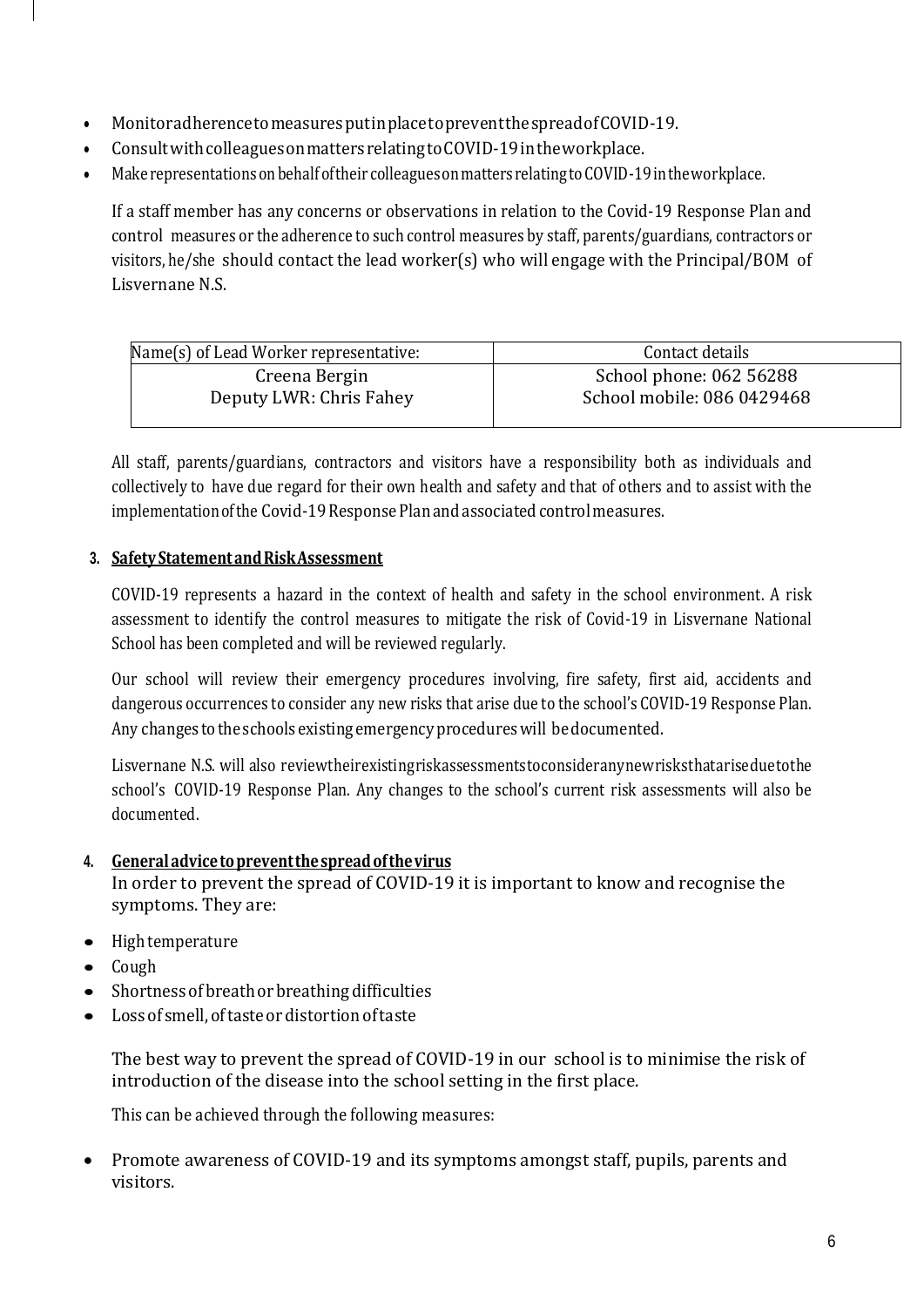- Advise staff and parents of pupils who have symptoms of COVID-19 or other acute infectious diseases not to attend school, to phone their GP and follow the HSE guidance on self-isolation.
- Advise staff and parents of pupils who have been identified by the HSE as contact of a person with COVID- 19 not to attend schools and to follow the HSE advice on restriction of movement.
- Ensuring that staff and pupils know what to do if they develop symptoms at school.
- Everyone entering the school building will be required to perform hand hygiene with hand sanitiser.
- Visitors to school during the day should be by prior arrangement and should be received at a specific contact point.

Staff, pupils and approved visitors will at all times adhere to the up to date advice and instructions of the public health authorities in relation to protecting oneself and others against the risk posed by the Covid-19 virus.

Updated advice from the HSE is available on its website – <https://www2.hse.ie/coronavirus/>

The Department of Education and Skills will ensure all updated advice is circulated to schools. Lisvernane N.S. will arrange for this advice to be circulated to staff, pupils and visitors in a timely manner.

The Department has been working closely with the HSE and the Health Protection Surveillance Centre (HPSC) to develop health advice which has been tailored to the needs of schools in order to support schools in planning for reopening.

The advice will continue to be updated in line with public health advice generally and will inform the development of more detailed guidance for schools by the Department of Education.

[https://www.education.ie/en/covid-19/interim-recommendations-for-the-reopening](https://www.education.ie/en/covid-19/interim-recommendations-for-the-reopening-of-schools-and-educational-facilities.pdf)[of-schools-and-educational-](https://www.education.ie/en/covid-19/interim-recommendations-for-the-reopening-of-schools-and-educational-facilities.pdf) [facilities.pdf](https://www.education.ie/en/covid-19/interim-recommendations-for-the-reopening-of-schools-and-educational-facilities.pdf)

## **Managing theriskof spreadofCOVID-19**

## **Washyour handsfrequently**

Regular hand washing with soap and water is effective for the removal of COVID-19. Follow the HSE guidelines on handwashing:

For advice from HSE on how to wash your hands the following link will be helpful: <https://www2.hse.ie/wellbeing/how-to-wash-your-hands.html>

## **Hand Hygiene and Hand Sanitisers**

Hand hygiene can also be achieved by the use of a hand sanitisers (when hands are clean).

Hand sanitisers are more readily deployed in school settings to avoid disruption to teaching and learning and to avoid congestion of staff and pupils waiting to use hand washing facilities.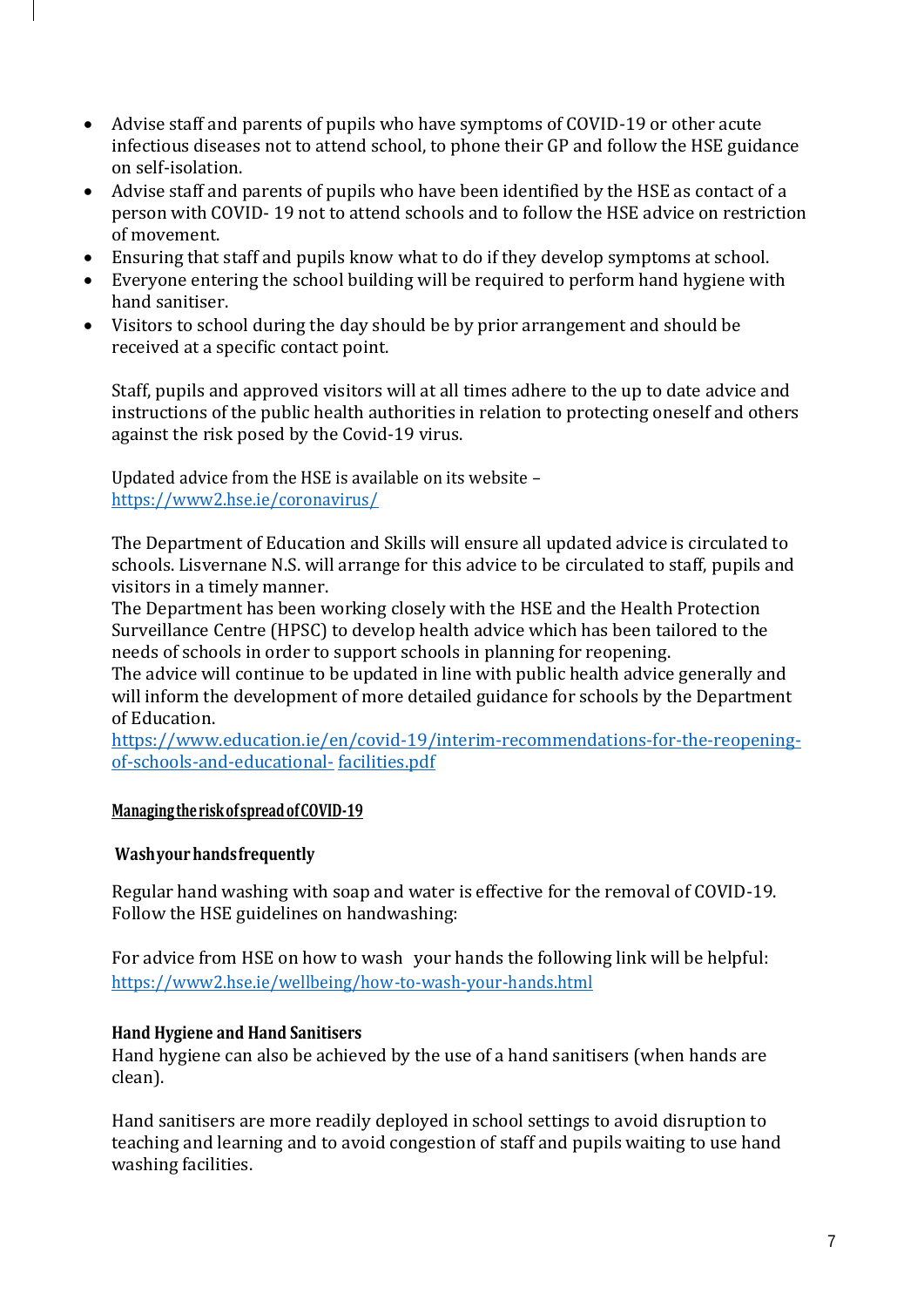They will be available at entry and exit points and in each classroom.

Avoid touching eyes, nose and mouth.

Why? Hands touch many surfaces and can pick up viruses. Once contaminated, hands can transfer the virus to your eyes, nose or mouth.

Physical distancing

Physical distancing is recommended to reduce the spread of infection in the workplace.

# Practice respiratory hygiene

Make sure you, and the people around you, follow good respiratory hygiene. This means covering your mouth and nose with a tissue or your bent elbow when you cough or sneeze. Then dispose of the used tissue immediately.

By following good respiratory hygiene, you protect the people around you from viruses such as cold, flu and Covid- 19.

Good hygiene practices and washing your hands properly and regularly can help stop the spread of the virus. It is, therefore, crucial that all staff and pupils adhere to this advice and adopt the following practices as strictly as possible.

# **Do**

- $\Box$  Wash your hands properly and often
- $\Box$  Cover your mouth and nose with a tissue or your sleeve when you cough and sneeze
- $\Box$  Put used tissues into a bin and wash your hands
- $\Box$  Clean and disinfect frequently touched objects and surfaces.

# **Do Not**

- $\Box$  Touch your eyes, nose or mouth if your hands are not clean
- $\Box$  Share objects that touch your mouth for example, bottles, cups, cutlery, etc.

# **Peopleatveryhighrisk(extremelyvulnerable):**

Currentpublichealthguidelineshaveidentifiedgroupswhoaredefinedasbeingatveryhighrisk.TheHSE has set out these groups, which include people who:

The list of people in very high risk groups include people who:

- are over 70 years of age even if you're fit andwell
- have had an organ transplant
- are undergoing active chemotherapy for [cancer](https://www2.hse.ie/conditions/coronavirus/cancer-patients.html)
- are having radical radiotherapy for lung cancer
- have cancers ofthe blood or bone marrow such as leukaemia, lymphoma ormyeloma who are at any stage oftreatment
- arehavingimmunotherapyorothercontinuingantibodytreatmentsforcancer
- arehavingothertargetedcancertreatmentswhichcanaffecttheimmunesystem,suchasproteinkinase inhibitors or PARPinhibitors
- have had bone marrow or stem cell transplants in the last 6 months, or who are still taking immunosuppression drugs
- severerespiratoryconditionsincludingcysticfibrosis[,severeasthma,](https://www2.hse.ie/conditions/coronavirus/asthma.html)pulmonaryfibrosis,lungfibrosis, interstitial lung disease and [severe](https://www2.hse.ie/conditions/coronavirus/copd.html) COPD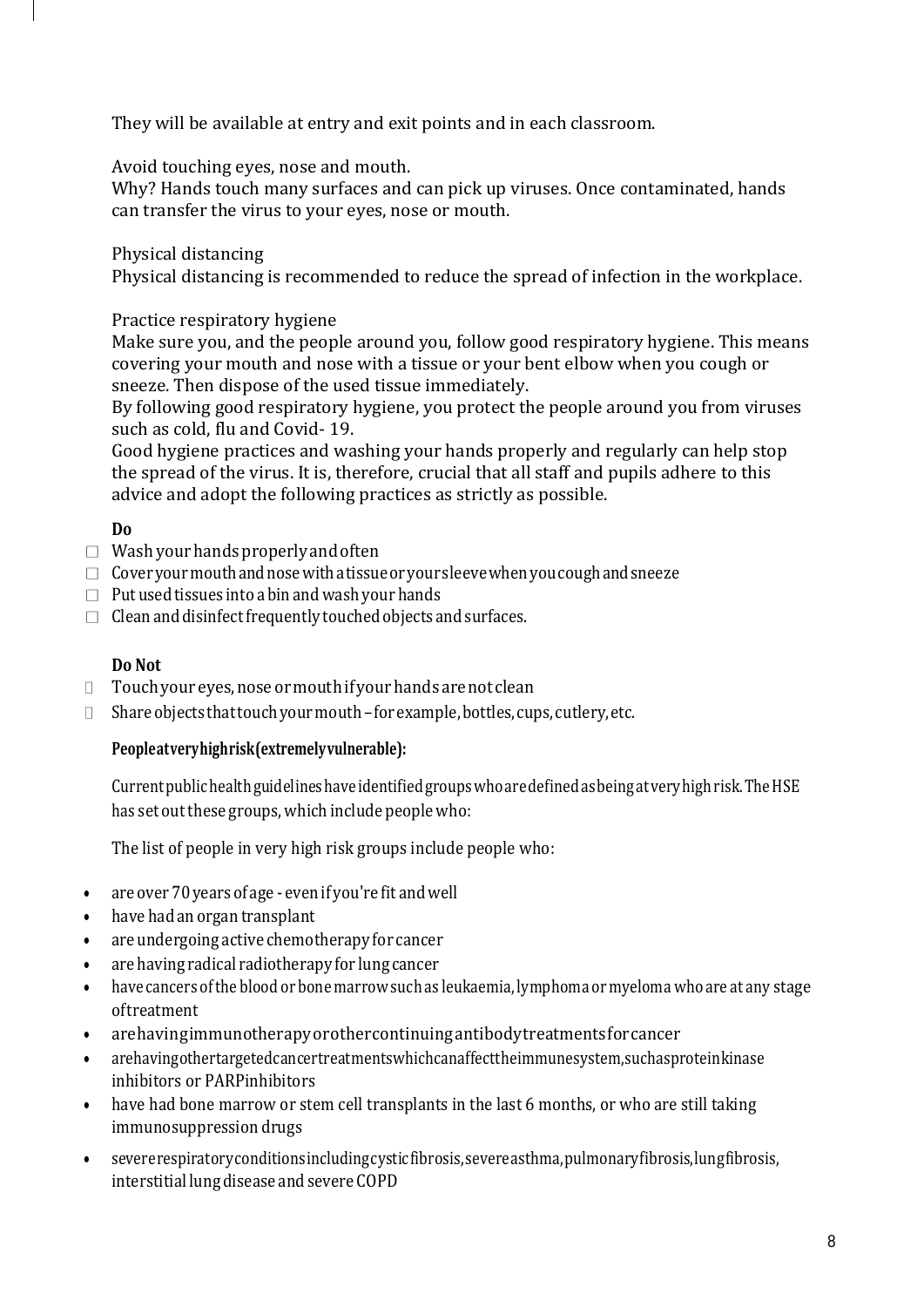- haveaconditionthatmeansyouhaveaveryhighriskofgettinginfections (suchasSCID,homozygous sickle cell)
- ar[etakingmedicinethatmakesyoumuchmorelikelytogetinfections\(](https://www2.hse.ie/conditions/coronavirus/weak-immune-system.html)suchashighdosesofsteroidsor immunosuppression therapies)
- have a serious heart condition and you are pregnant

The advice for this group is available from the HSE. Staff who are in this group should self-declare on the Return toWorkformiftheybelieve thattheyareatveryhighrisk. Detailsoftheleavearrangementsthatwill apply will be updated by the Department of Education and Skills.

If the Board/Principal is unsure whether or not staff fall into the very high-risk category, advice will be sought from the Occupational Health Service.

## **5. ControlMeasures**

A range of essential control measures have been implemented to reduce the risk ofthe spread of Covid-19 virus and to protect the safety, health and welfare of staff, pupils, parents/guardians and visitors as far as possible within the school.

These control measures are outlined in this document.

The control measures shall continue to be reviewed and updated as required on an ongoing basis.

It is critical that staff, pupils, parents/guardians and approved visitors are aware of, and adhere to, the control measures outlined and that they fully cooperate with all health and safety requirements.

*Staff, in particular,should note thatthey have a legal obligation under Section 13 of the Safety, Health and Welfare at Work Act 2005 to comply with health and safety requirements and to take reasonable care for the health and safety of themselves, their colleagues and other parties within the workplace.*

The following control measures have been put in place:

## **Wearing of face masks/coverings**

Pupils from third class and up in primary schools are required to wear a face mask/covering. The exemptions to this are set out below

## **Exemptions**

- Children whose complex needs are such that wearing of face covering may not be possible for them.
- Medical certification is provided to Lisvernane N.S.

(C/F Guidance document from Department of Education received 30/11/2021 at appendix 4)

## **Pupils using school transport.**

Pupils from 3rd class and up on the primary transport scheme are required to wear face masks/coverings subject to the exemptions above

## **i. ReturntoWorkForm**

Staff will be required to complete a RTW form at least 3 days prior to any return to the school facility (see section 2 above). The purpose of the RTW form is to get confirmation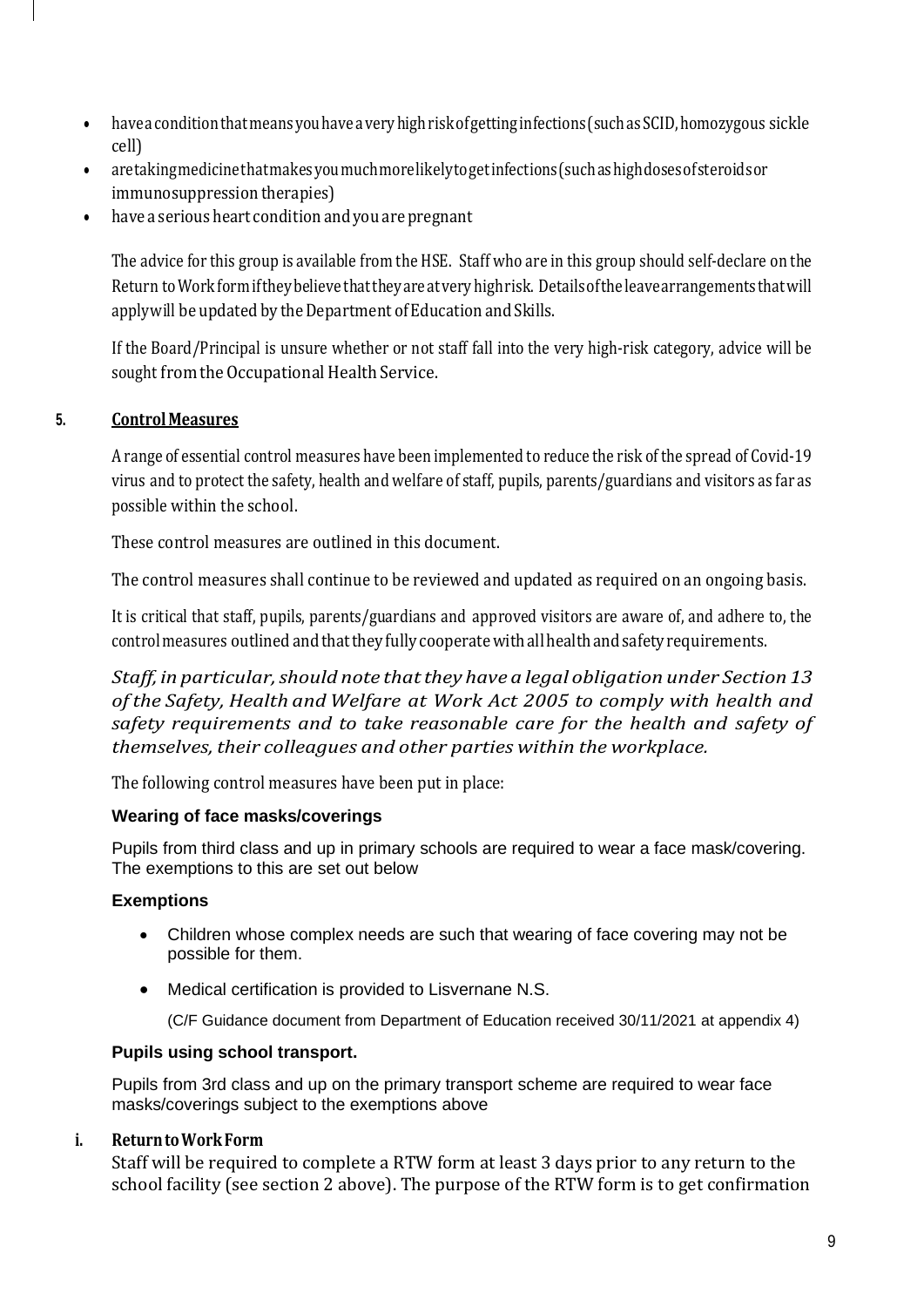from staff that, to the best of his/her knowledge, he/she has no symptoms of Covid-19 and is not self-isolating or cocooning or awaiting the results of a Covid-19 test.

# **ii. InductionTraining**

All staff will undertake and complete Covid-19 Induction Training prior to returning to the school building. The aim of such training is to ensure that Lisvernane N.S staff have full knowledge and understanding of the following:

- Latest up to-date advice and guidance on public health
- Covid-19 symptoms
- WhattodoifastaffmemberorpupildevelopssymptomsofCovid-19whileatschool
- Outline oftheCovid-19 response plan

Staff will be kept fully informed of the control measures in place in the school and their duties and responsibilities in preventing the spread of Covid-19 and with any changes to the control measures or guidance available from the public health authorities.

If a staff member is unsure about any aspect of the Covid-19 Response Plan, the associated control measures, or his/her duties, he/she should immediately seek guidance from the Principal.

Note: Induction Training for reopening schools in the new school year will be developed by the Department in consultation with stakeholders and made available for all schools and staff.

# **iii. HygieneandRespiratoryEtiquette**

It is crucial that all staff, pupils, parents/guardians, contractors and visitors are familiar with, and adopt, good hand and respiratory hygiene practices.

Guidance documentation and Information posters will be available at various locations within the school facility. Information posters will be prominently displayed at appropriate locations within the school facility including offices, corridors, staffroom area, classrooms and toilet areas. Such are intended to inform but also remind everyone about the importance of hygiene in preventing the spread of Covid-19 virus and protecting health and safety.

Handwashing facilities and/or hand sanitisers will be available at multiple locations within the school facility and will be available in each classroom.

# **Frequency of Hand Hygiene**

Pupils and staff should perform hand hygiene:

- On arrival at school;
- Before eating or drinking;
- After using the toilet;
- After playing outdoors;
- When their hands are physically dirty;
- When they cough or sneeze.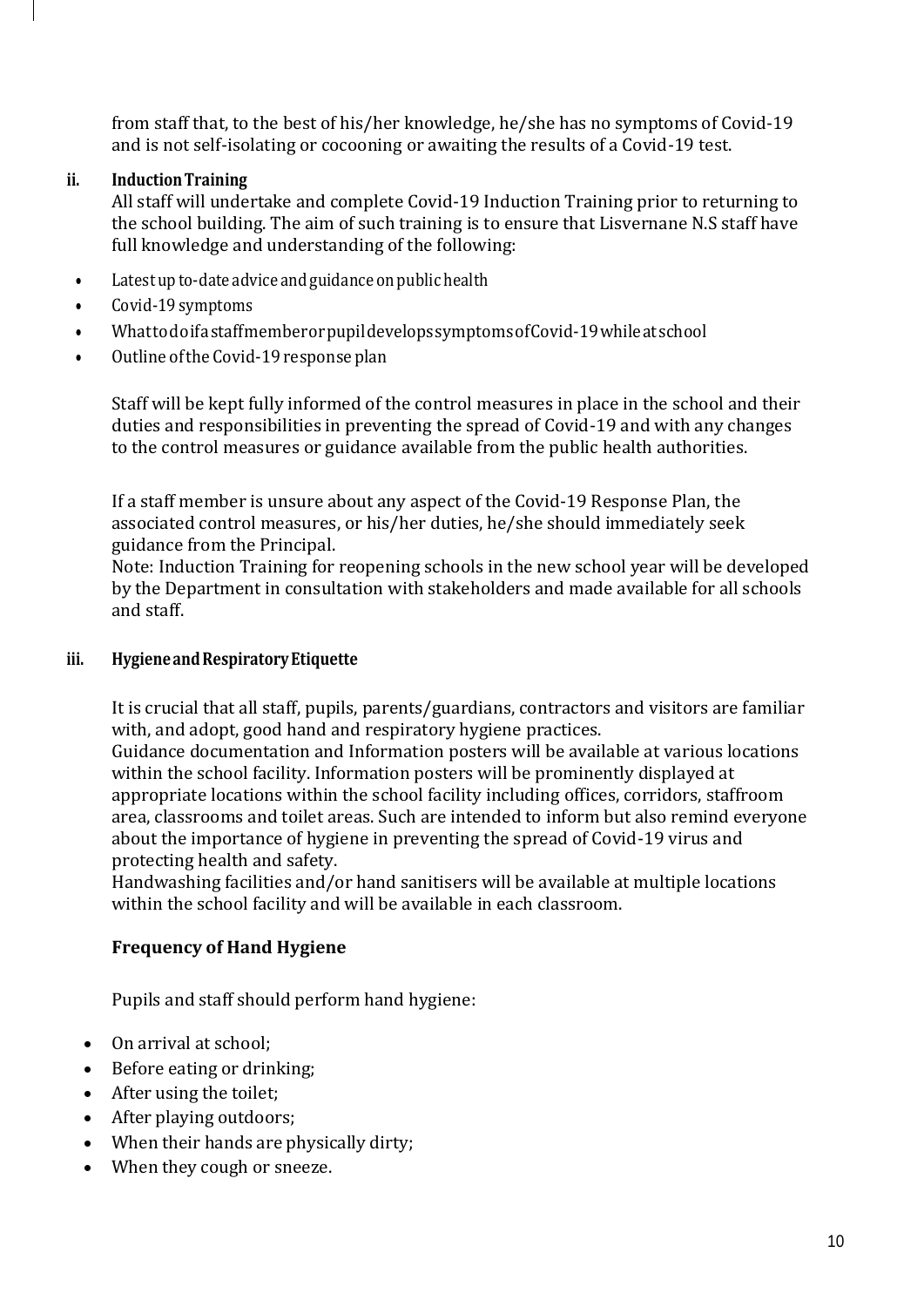The Department has arranged for a drawdown framework to be established to enable schools purchase hand-sanitisers and any other necessary PPE supplies for use in the school. The Department will provide funding for the costs associated with hand sanitising and PPE requirements in schools.

# **iv. UseofPersonalProtectiveEquipment (PPE)**

PPE will not be required to be worn within the school facility according to current occupational and public health guidance. However, for a limited number of staff, PPE will need to be used occasionally or constantly due to the nature of certain work activities or work areas.

Such include roles where:

- $\Box$  Performing intimate care
- $\Box$  Where a suspected case of Covid-19 is identified while the school is in operation

AppropriatePPEwillbeavailablefordealingwithsuspectedCOVID-19cases,intimatecareneedsandforfirst aid. This will be updated as appropriate in line with advice from the HPSC.

Where staff provide healthcare to children with medical needs in Lisvernane national school t they will apply standard precautions as per usual practice.

Cloth face coverings should not be worn by any of the following groups:

- Primary school children from Junior infants  $-2<sup>nd</sup>$  Class(inclusive)
- Any person with difficulty breathing
- Any person who is unconscious or incapacitated
- Any person who is unable to remove the face-covering without assistance
- Any person who has special needs and who may feel upset or very uncomfortable wearing the face covering, for example persons with intellectual ordevelopmental disabilities, mental health conditions, sensory concerns or tactile sensitivity.

All staff / Pupils wearing face coverings should be reminded to not touch the face covering and to wash or sanitise their hands (using hand sanitiser) before putting on and after taking off theface covering.

Information should be provided on the proper use, removal, and washing of cloth face coverings

<https://www.youtube.com/watch?v=T6ZqdpLfSqw>

Cloth face coverings should be washed after every day of use and/or before being used again, or if visibly soiled.

Face coverings should not be worn if they are wet. A wet cloth face covering may makeit difficult to breathe.

Schools should consider having additional disposable face coverings available for staffin case a back-up face covering is needed during the day.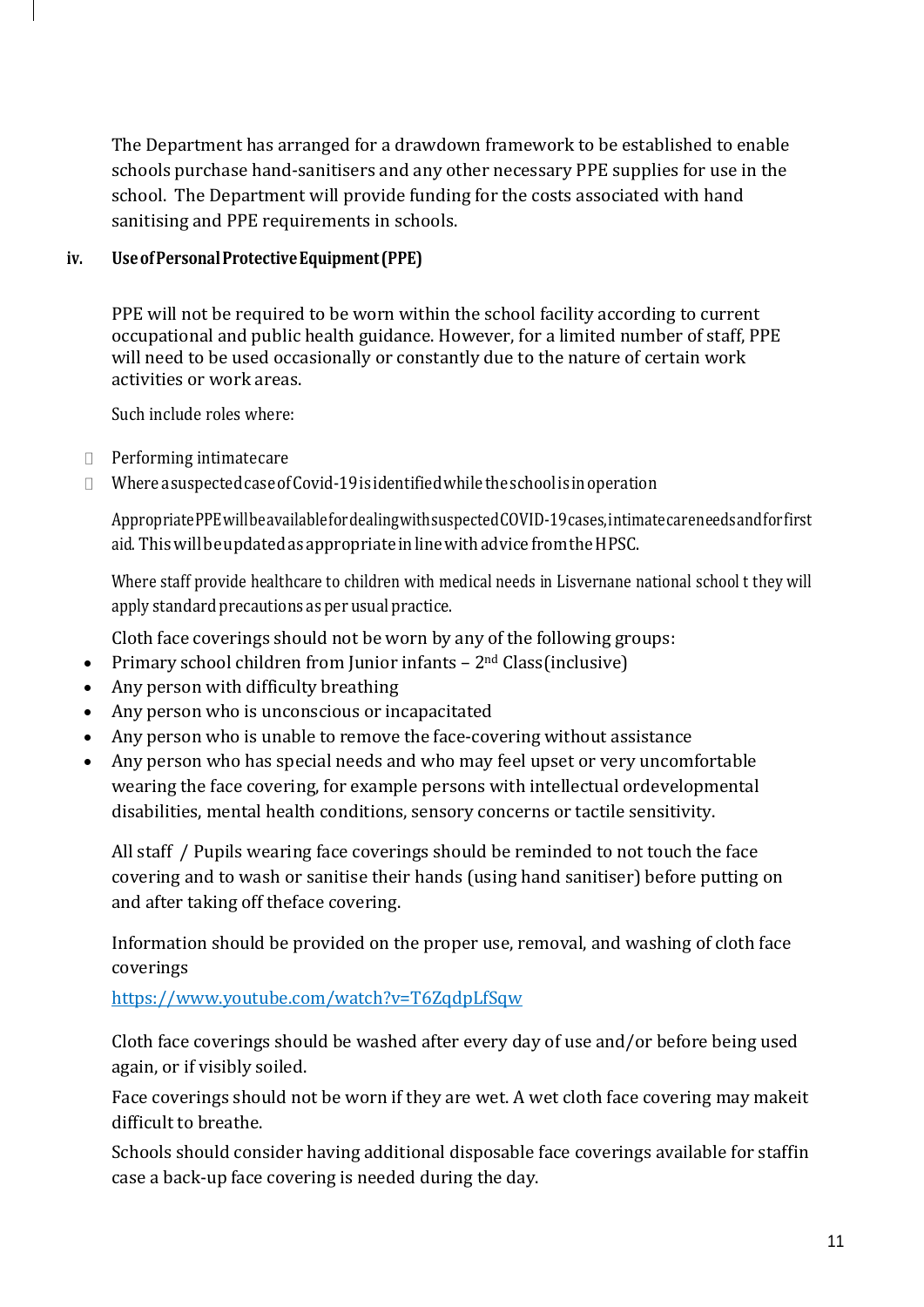Whilst staff may wish to utilise their own face covering on a day-to-day basis, schools should have available a stock of additional disposable or multi-use face coverings, or if appropriate face visors, available for staff in case a back-up face covering is needed throughout the day or where required on an ongoing basis.

On the use of face masks by staff, schools should consider the specific circumstances where the use of medical face masks, to EU Standard EN 14683, may be more appropriate for staff (for example where staff by necessity need to be in close and continued proximity with pupils with intimate care needs such as SNAs or School Bus Escorts).

Wearing a face covering or mask does not negate the need to stay at home if symptomatic.

# **Wearing of Gloves:**

The use of disposable gloves in the school setting by pupils or staff is not appropriate. It does not protect the wearer and may expose others to risk from contaminated gloves. Routine use of disposable gloves is not a substitute for hand hygiene.

# **Ventilation**

The Department has published guidance setting out the practical steps for good ventilation in accordance with public health advice '*Practical Steps for the Deployment of Good Ventilation Practices in Schools'* The guidance sets out an overall approach for schools that windows should be open as fully as possible when classrooms are not in use (e.g. during break-times or lunch-times (assuming notin use) and also atthe end of each schoolday) and partially open when classrooms are in use. The guidance provides that good ventilation can be achieved in classrooms without causing discomfort, particularly duringcold weather.

# **v. Cleaning**

Arrangements for more regular and thorough cleaning of areas and surfaces within the school will be made.

Regular and thorough cleaning of communal areas and frequently touched surfaces shall be conducted, in particular, toilets, door handles and kitchen. Cleaning will be performed regularly and whenever facilities or surfaces are visibly dirty.

All staff will have access to cleaning products and will be required to maintain cleanliness of their own work area. Under no circumstances should these cleaning materials be removed from the building.

Staff should thoroughly clean and disinfect their work area before and after use each day.

There will be regular collection of used waste disposal bags from offices and other areas within the school facility.

Shower facilities shall not be available for use by staff or pupils due to the increased risk associated with communal shower facilities and areas. This shall be reviewed in line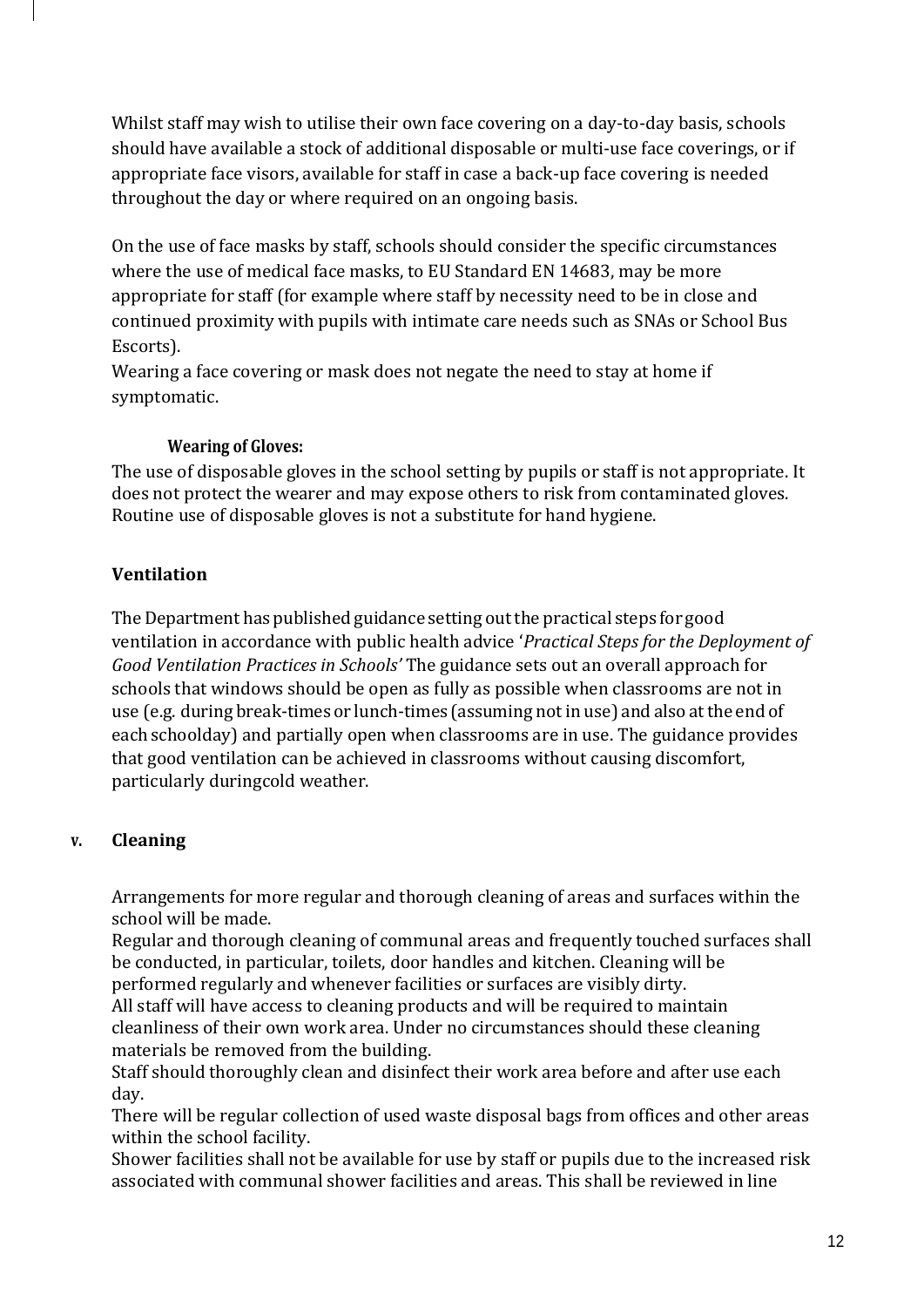with government guidance.

Staff must use and clean their own equipment and utensils (cup, cutlery, plate etc.).

# **vi. Access totheschoolbuilding /contactlog**

Access to the school facility will be in line with agreed school procedures. A drop off box is in place outside the main entrance for parents if they wish to deliver items to the school, such as lunches.

Arrangement for necessary visitors such as contractors and parents/guardians with be restricted to essential purposes and limited to those who have obtained prior approval from the Principal.

The prompt identification and isolation of potentially infectious individuals is a crucial step in restricting the spread of the virus and protecting the health and safety of the individuals themselves and other staff, contractors and visitors at the workplace. A detailed sign in/sign out log of those entering the school facilities should be maintained. The school will maintain a log of staff and students contacts. In addition see visitor contact log at Appendix 3.

## **vii. First Aid/emergencyprocedure**

The standard First Aid/Emergency procedure shall continue to apply in Lisvernane N.S. In an emergency or in case of a serious incident, call for an ambulance or the fire brigade on 112/999 Contact the principal or nearest first aider giving details of location and type of medical incident.

## **6. Dealingwitha suspectedcaseofCovid-19**

Staff or pupils should not attend school if displaying any symptoms of Covid-19. The following outlines how Lisvernane National School will deal with a suspected case that may arise during the course of work.

A designated isolation area has been identified within the school building. The possibility of having more than one person displaying signs of Covid-19 has been considered and a contingency plan for dealing with additional cases has been put in place. The designated isolation area is away from other staff and pupils.

If a staff member/pupil displays symptoms of Covid-19 while at work in Lisvernane National School the following are the procedures to be implemented:

- $\Box$  If the person with the suspected case is a pupil, the parents/guardians will be contacted immediately
- $\Box$  Isolate the person and have a procedure in place to accompany the individual to the designated isolation area via the isolation route, keeping at least 2 metres away from the symptomatic person and also making sure that others maintain a distance of at least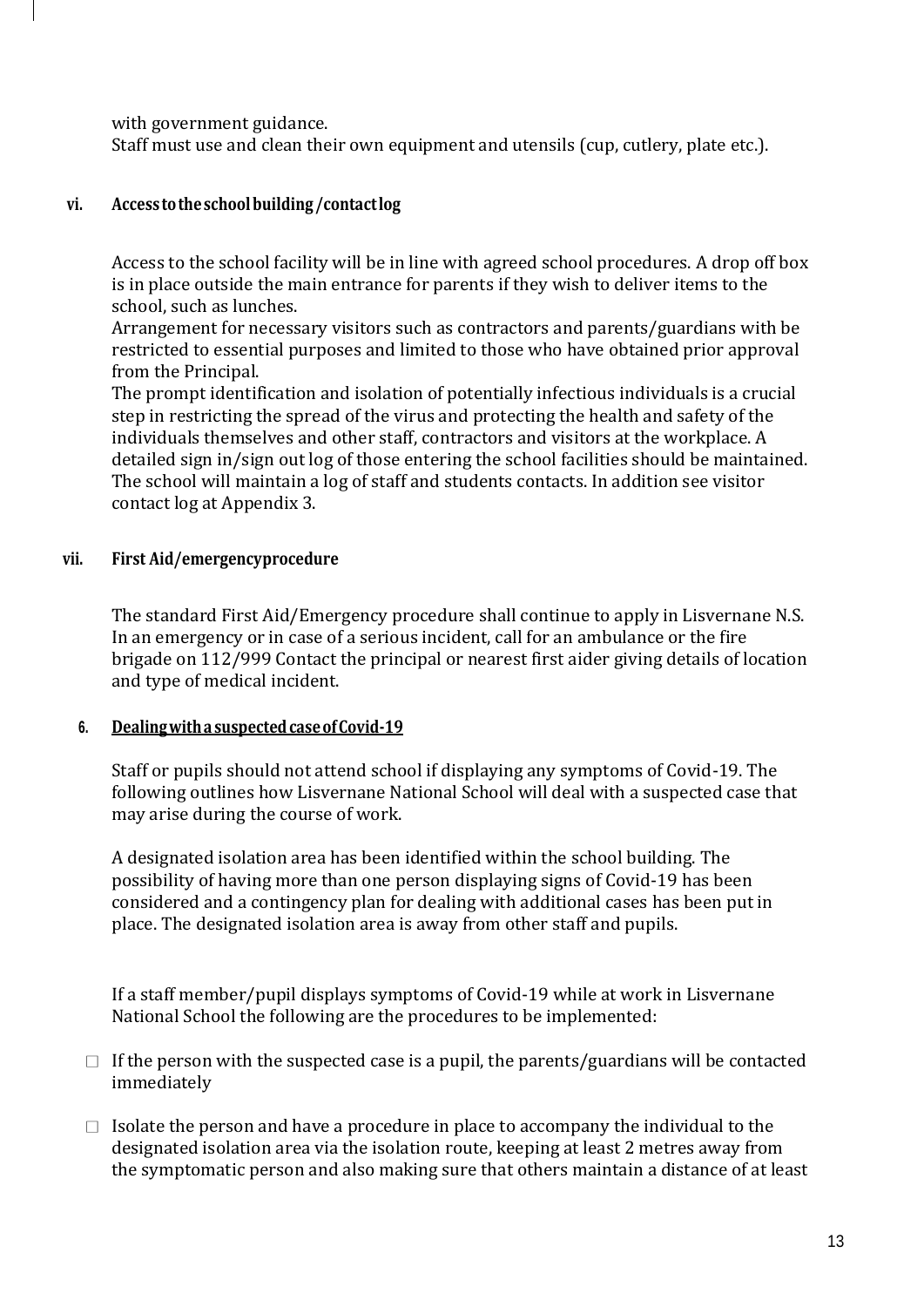2 metres from the symptomatic person at all times

- $\Box$  Provide a mask for the person presenting with symptoms if one is available. He/she should wear the mask if in a common area with other people or while exiting the premises
- $\Box$  Assess whether the individual who is displaying symptoms can immediately be directed to go home/be brought home by parents and asked to contact their doctor and continue self-isolation at home
- $\Box$  Facilitate the person presenting with symptoms remaining in isolation if they cannot immediately go home and facilitate them calling their doctor. The individual should avoid touching people, surfaces and objects. Advice should be given to the person presenting with symptoms to cover their mouth and nose with the disposable tissue provided when they cough or sneeze and put the tissue in the waste bag provided
- $\Box$  If the person is well enough to go home, arrange for them to be transported home by a family member, as soon as possible and advise them to inform their general practitioner by phone of their symptoms. Public transport of any kind should not be used
- $\Box$  If they are too unwell to go home or advice is required, contact 999 or 112 and inform them that the sick person is a Covid-19 suspect.
- $\Box$  Carry out an assessment of the incident which will form part of determining follow-up actions and recovery
- $\Box$  Arrange for appropriate cleaning of the isolation area and work areas involved.

The HSE will inform any staff/parents who have come into close contact with a diagnosed case via the contact tracing process. The HSE will contact all relevant persons where a diagnosis of COVID-19 is made. The instructions of the HSE should be followed and staff confidentiality is essential at all times.

## **7. Staff Duties**

Staff of Lisvernane National School have a statutory obligation to take reasonable care for their own health and safety and that of their colleagues and other parties. In order to facilitate a safe return to work, these duties include, but are not limited to, the following:

- A. Adhere to the School Covid-19 Response Plan and the control measures outlined. The cooperation and assistance of all staff is essential to reduce the risk of spread of Covid-19 and to protect health and safety as far as possible within the school. All staff have a key role to play.
- B. Coordinate and work with their colleagues to ensure that physical distancing is maintained.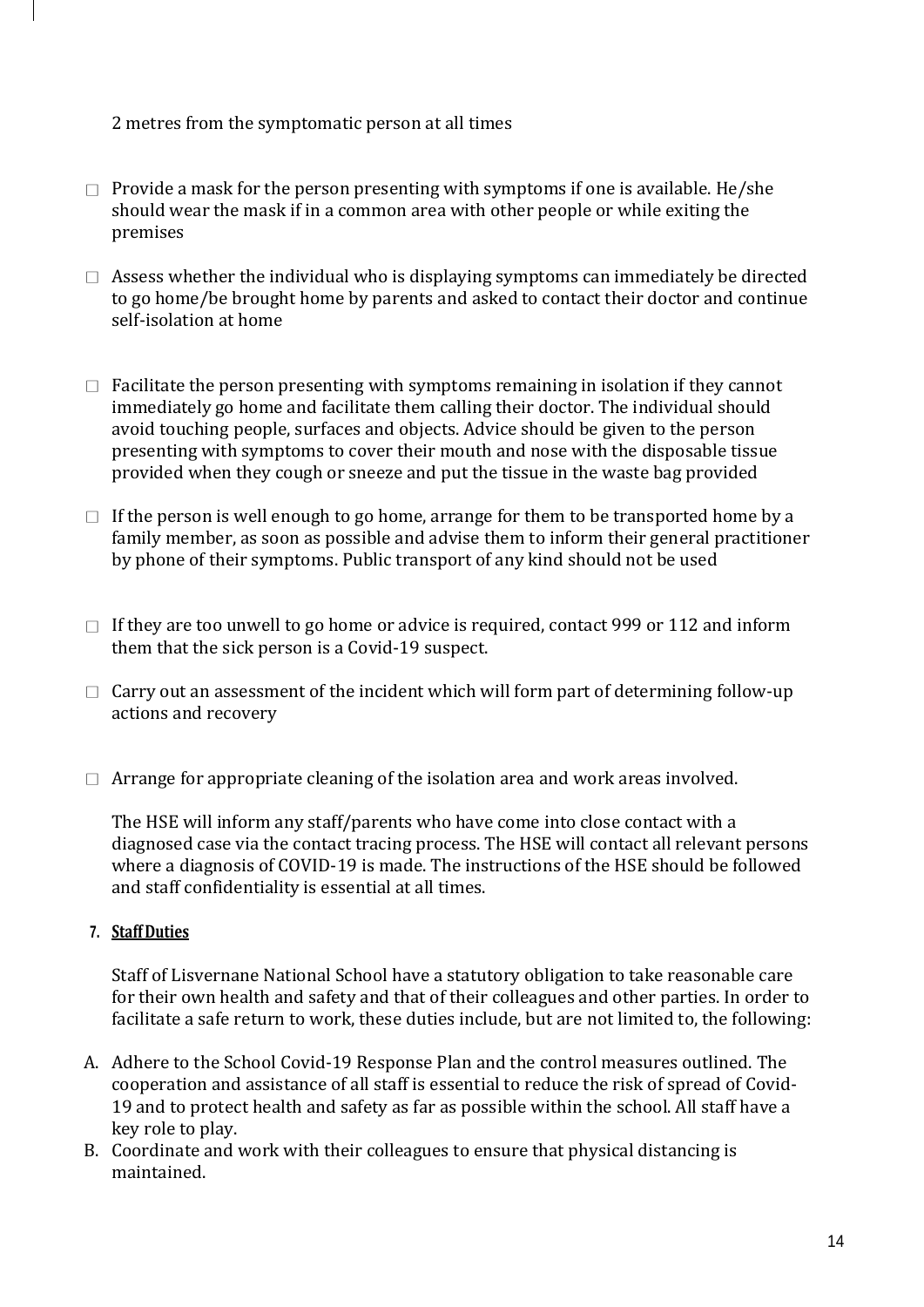- C. Make themselves aware of the symptoms of Covid-19 and monitor their own wellbeing.
- D. Self-isolate at home and contact their GP promptly for further advice if they display any symptoms of Covid-19.
- E. Not return or attend school if they have symptoms of Covid-19 under any circumstances.
- F. If they develop any symptoms of Covid-19 whilst within the school facility, they should adhere to the procedure outlined above.
- G. Complete the RTW form before they return to work.
- H. Must inform the Principal if there are any other circumstances relating to Covid-19, not included in the form, which may need to be disclosed to facilitate their safe return to the workplace.
- I. Must complete Covid-19 Induction Training and any other training required prior to their return to school.
- J. Must be aware of, and adhere to, good hygiene and respiratory etiquette practices.
- K. Keep informed of the updated advice of the public health authorities and comply with same.

## **8. Covidrelatedabsencemanagement**

The management of a Covid-19 related absence will be managed in line with agreed procedures with DES.

## **9. EmployeeAssistanceandWellbeingProgramme**

The Board of Management of Lisvernane N.S aims to foster a culture and work environment that support healthy behaviours and staff wellbeing and shall continue to make health and wellbeing tools and guidance available to staff as well as organising suitable support programmes, initiatives and events.

Support for school staff wellbeing will be provided by Department Support Services including the PDST, NEPS and CSL, as well as by the HSE's Health Promotion Team. An [Occupational Health Strategy](https://www.education.ie/en/Education-Staff/Information/Occupational-Health-Strategy/) is in place as a supportive resource for staff inschools. The aim of the Occupational Health Strategy is to promote the health and wellbeing of employees in the workplace, with a strong focus on prevention. The Occupational Health Strategy comprises the Employee Assistance Service and the Occupational Health Service. The Employee Assistance Service (EAS) is provided by Spectrum.Life under the logo of *'Wellbeing Together: Folláinne Le Chéile'.*

The EAS is a self-referral service where employees have access to a dedicated freephone confidential helpline 1800 411 057 available 24 hours a day, 365 days a year providing advice on a range of issues such as wellbeing, legal, financial, mediation, management support etc. The service is also available via SMS, WhatsApp, e-mail, live chat and call back request. All points of contact for the service are qualified, accredited and experienced mental health professionals.

Where required, short-term counselling is available to employees and their families (overthe age of 18 years and living at home).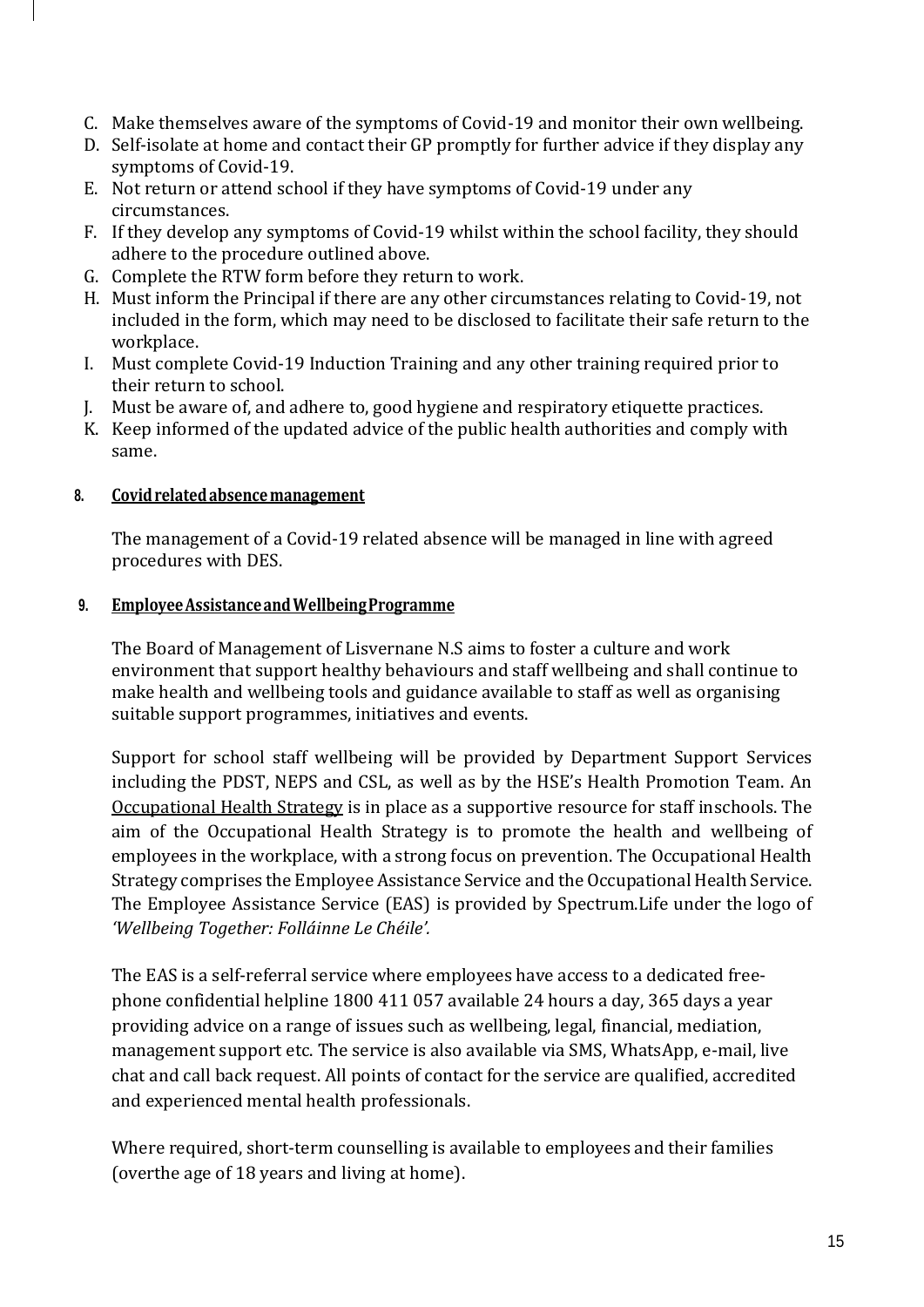A bespoke wellbeing portal and app is available which offers access to podcasts, blogs, live chats and videos on topics around wellbeing and mental health, family life, exercise and nutrition. E-Learning programmes across mental health, sleep and a range of wellbeing topics are also available. In addition online cognitive behavioural therapy is provided. As part of the services provided by Spectrum.Life a Mental Health Promotion Manager is available to develop and deliver evidence based mental health and wellbeing initiatives to reduce stigma and improve mental health literacy and to increase engagement with the service. A series of weekly webinars and live talks to promote staff wellbeing in schools is current available on the wellbeing portal.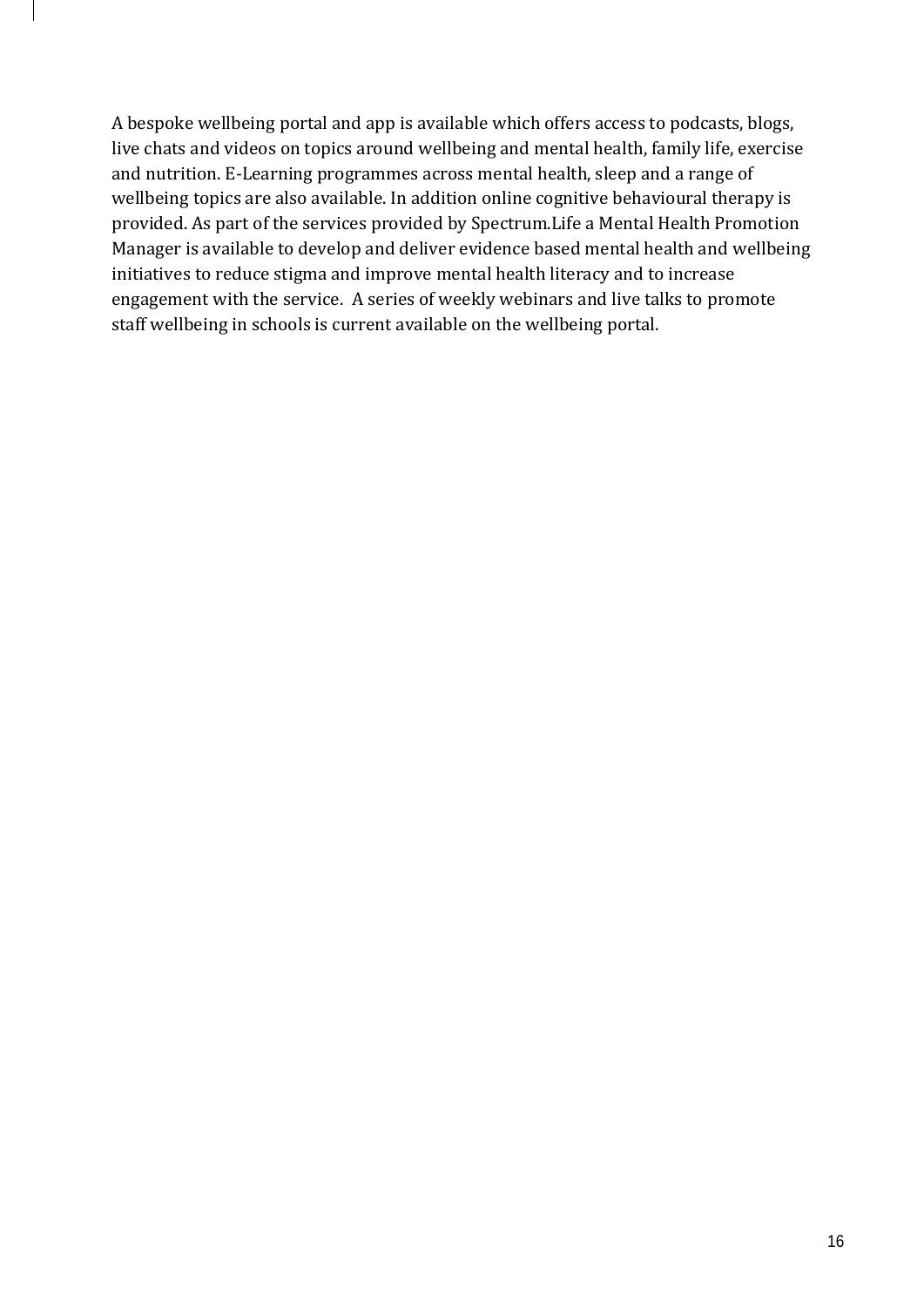# **Appendix 1**

## Pre-Return to Work Questionnaire COVID-19

## **Pre-Return to Work Questionnaire COVID-19**

This questionnaire must be completed by staff at least 3 days in advance of returning to work. Ifthe answer isYes to any ofthe below questions, you are advised to seek medical advice before returning to work.

Name:

Nameof School:

Nameof Principal:

Date: Web and the contract of the contract of the contract of the contract of the contract of the contract of the contract of the contract of the contract of the contract of the contract of the contract of the contract of

|     | <b>Questions</b>                                                                                                                                            | <b>YES</b> | N <sub>O</sub> |
|-----|-------------------------------------------------------------------------------------------------------------------------------------------------------------|------------|----------------|
| 1.  | Do you have symptoms of cough, fever, high temperature,<br>sore throat, runny nose, breathlessness or flulike symptoms<br>now or in the past 14 days?       |            |                |
|     | Have you been diagnosed with confirmed or suspected COVID-<br>19 infection in the last 14 days?                                                             |            |                |
| 3.  | Are you awaiting the results of a COVID-19 test?                                                                                                            |            |                |
| 4.  | In the past 14 days, have you been in contact with<br>a personwho is a confirmed or suspected case of<br>COVID-19?                                          |            |                |
| 15. | Have you been advised by a doctor to self-isolate at this time?                                                                                             |            |                |
| 6.  | Have you been advised by a doctor to restrict your<br>movements at this time?                                                                               |            |                |
|     | Have you been advised to cocoon at this time?<br>Note: if you'reat very high risk (extremely<br>vulnerable) from COVID-19 you may be advised to<br>lcocoon. |            |                |

Iconfirm,tothebestofmyknowledgethatIhavenosymptomsofCOVID-19,amnotself-isolatingorawaiting results of a COVID-19 test. Please note: The organisation is collecting this sensitive personal data for the purposes ofmaintaining safetywithintheworkplace inlight of the Covid-19 pandemic. The legal basis for collecting this data is based on vital public health interests and maintaining occupational health and will be held securely in line with our retention policy.

Signed: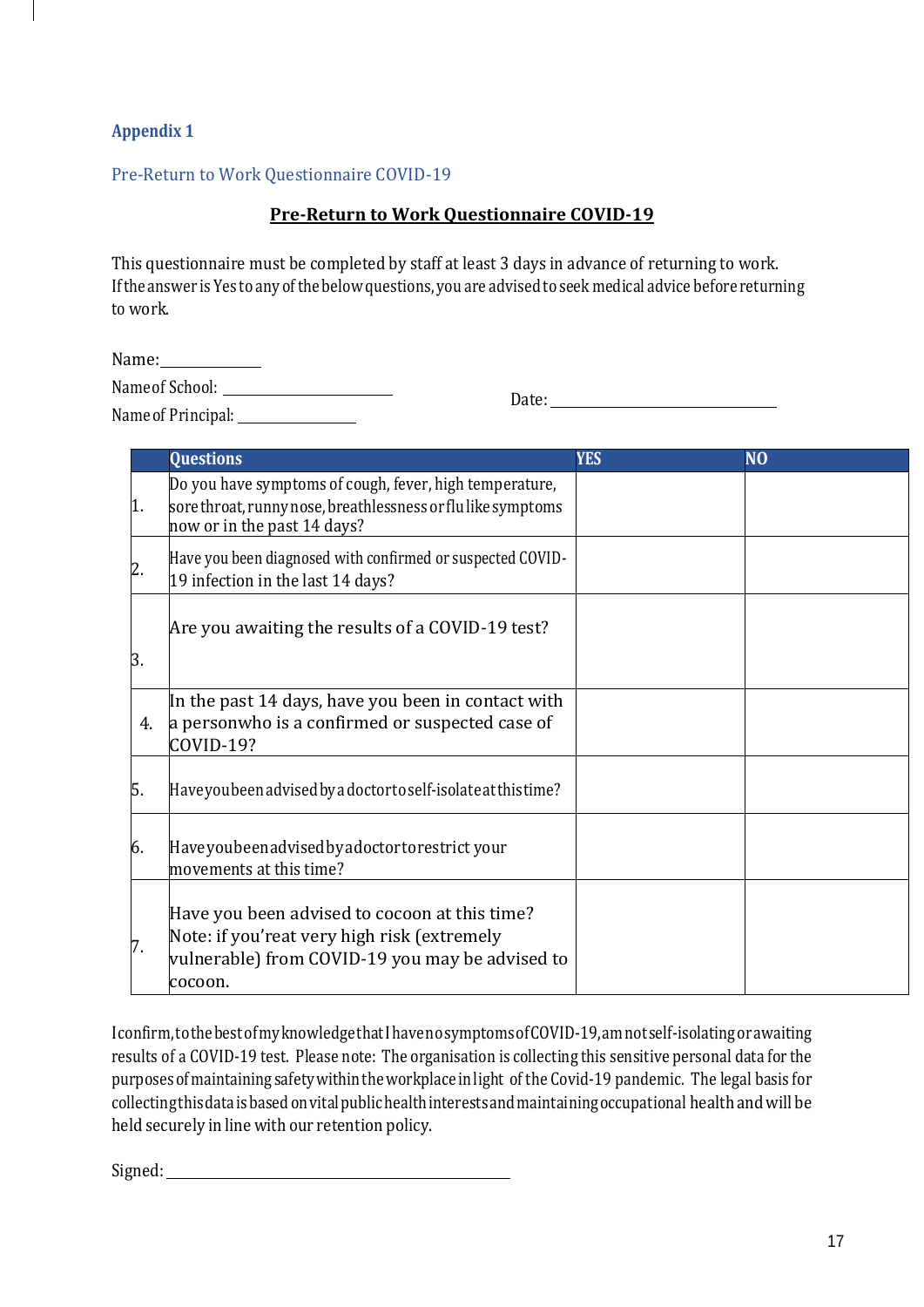# **Appendix 2**

COVID-19 Risk Template (List identifies COVID-19 as the hazard and outlines control measures required to deal with this risk)

|          |   |         |   | Controls<br>(When all controls are in place risk will be<br>reduced)                                                                                                       | Is this<br>control<br>in<br>place? | Acti<br>con<br>*Ri:<br>con                                                                     |
|----------|---|---------|---|----------------------------------------------------------------------------------------------------------------------------------------------------------------------------|------------------------------------|------------------------------------------------------------------------------------------------|
| Covid-19 | N | Illness | H | School Covid19 Response Plan in<br>place in line with Department of<br>Education and Skills guidance and the<br>Return to Work Safely Protocol and<br>public health advice |                                    | Ex<br>Fol<br>gui<br>hy <sub>{</sub><br>eti<br>Col<br>Pol<br>Re<br>red<br>Un<br>Tra<br>Ma<br>an |

IfthereisoneormoreHighRisk(H)actionsneeded,thentheriskofinjurycouldbehighandimmediateaction shouldbetaken.

MediumRisk(M)actionsshouldbedealtwithassoonaspossible. LowRisk(L)actionsshouldbedealtwithas soonaspracticable.

Risk Assessment carried out by:  $\qquad \qquad$ Date: / /

© All Rights Reserved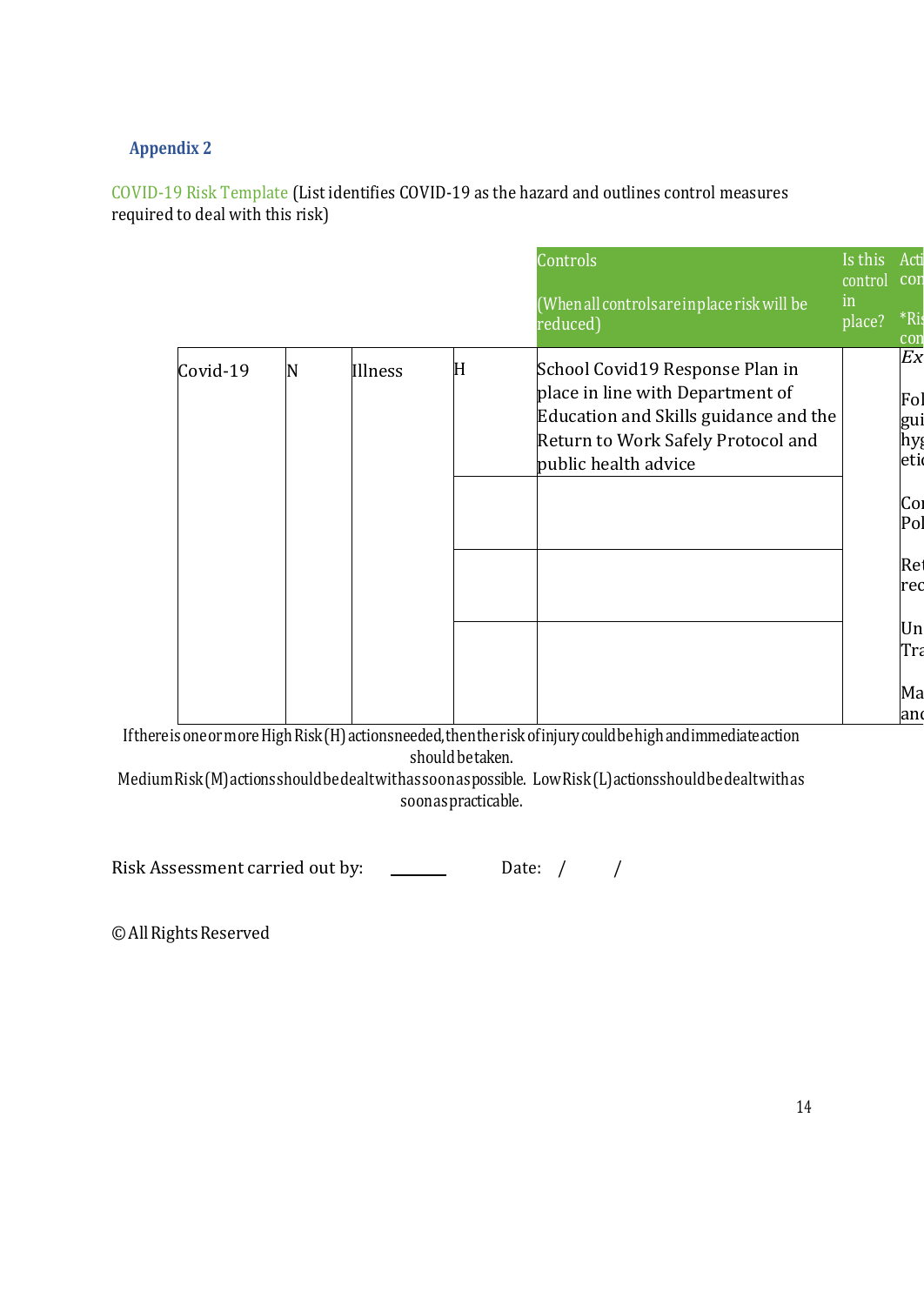# $\overline{\phantom{a}}$

# **Appendix 3**

**Lisvernane National School Contact Tracing Log for Visitors**

**Name of** 

**School:** 

**Address of** 

**School:**

**Contact Person in School for queries:**

**Contact Phone** 

 $\equiv$ 

 $\overline{\phantom{a}}$ 

**Number/email address forqueries:**

| Name<br><b>Visitor</b> | of Time<br>Entry<br>school | ofTime<br>toExit<br>school | from Visit | of Reason<br>(Contractor, | for If contractor Contact<br>name<br>company<br><b>Parent, Other)</b> and address | of details of Visit<br>visitor | <b>Date</b> | of Who th<br>$\left  \text{(separa} \right $<br>require<br>person<br>met) |
|------------------------|----------------------------|----------------------------|------------|---------------------------|-----------------------------------------------------------------------------------|--------------------------------|-------------|---------------------------------------------------------------------------|
|                        |                            |                            |            |                           |                                                                                   |                                |             |                                                                           |
|                        |                            |                            |            |                           |                                                                                   |                                |             |                                                                           |
|                        |                            |                            |            |                           |                                                                                   |                                |             |                                                                           |
|                        |                            |                            |            |                           |                                                                                   |                                |             |                                                                           |
|                        |                            |                            |            |                           |                                                                                   |                                |             |                                                                           |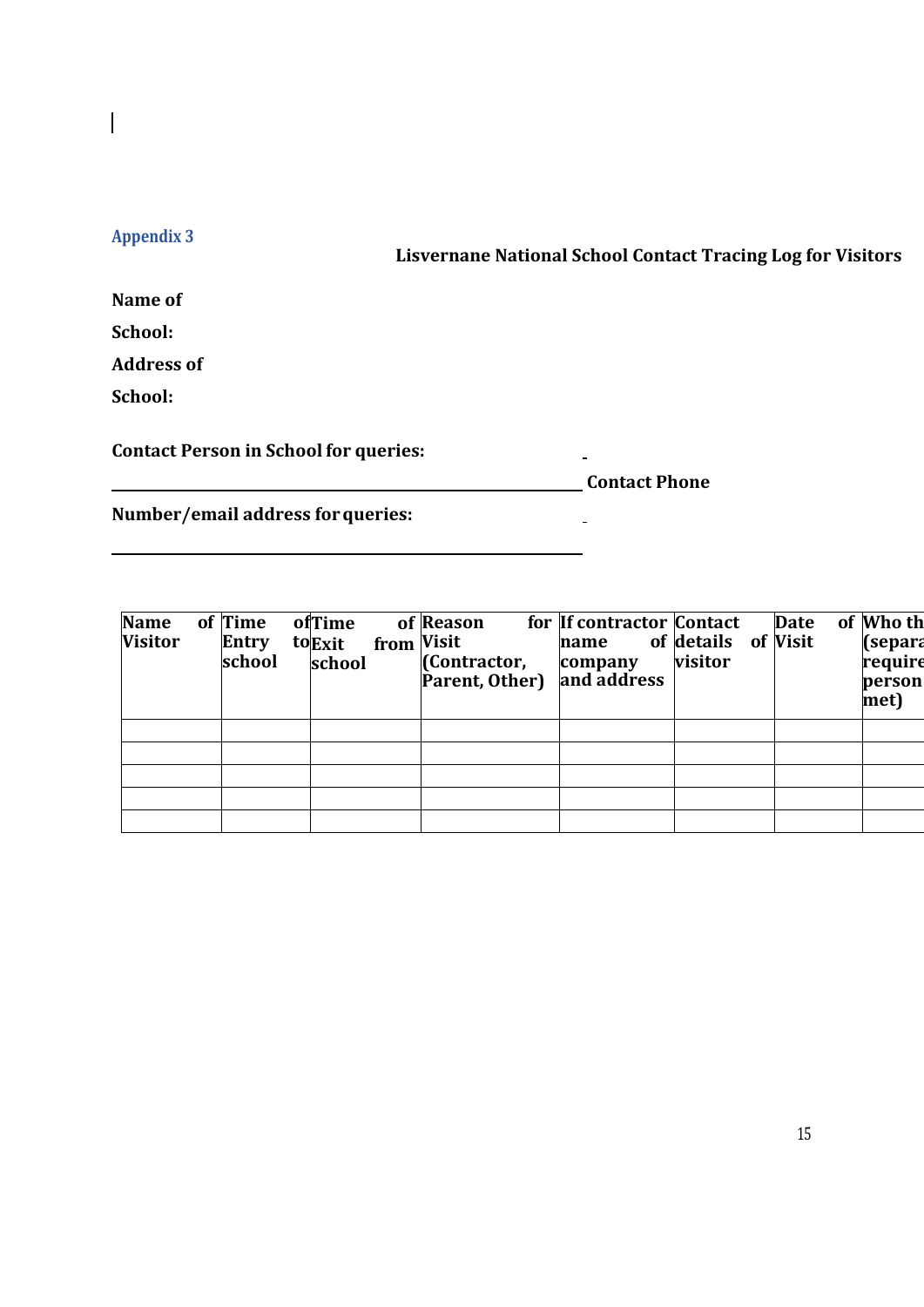### Appendix 4

### **Face coverings in Primary schools**

NPHET has recommended the wearing of face masks/coverings by children aged nine years and above on public transport, in retail and other indoor public settings as already required for children aged 13 years and over. They have also recommended that this is introduced for children in 3rd class and above in primary schools. They have advised that this measure is being introduced on a temporary basis and is subject to review in mid-February 2022.

### **Guidance on face masks/coverings in Primary schools**

Wearing a face covering or mask does not negate the need to stay at home if symptomatic.

#### **Wearing of face masks/coverings**

Pupils from third class and up in primary schools are required to wear a face mask/covering. The exemptions to this are set out below.

#### **Face masks/coverings**

Face masks/coverings act as a barrier to help prevent respiratory droplets from travelling into the air and onto other people when the person wearing the face mask/covering coughs, sneezes, talks or raises their voice. Face masks/coverings are therefore intended to prevent transmission of the virus from the wearer (who may not know that they are infected) to those with whom they come into close contact.

Face masks/coverings must not contain any slogans/logos/images that may cause upset or be deemed offensive to any member of the school community.

#### **Visors**

Face masks/coverings are more effective than visors. In the limited circumstances where a face mask/covering cannot be worn clear visors must be considered.

#### **Exemptions**

### **A medical certificate to certify that a person falls into a category listed below must be provided to**

**the school on behalf of, any person (pupil) who claims that they are covered by the exemptions** 

### **below:**

- any pupil with difficulty breathing or other relevant medical conditions
- any pupil who is unable to remove the cloth face-covering or visor without assistance